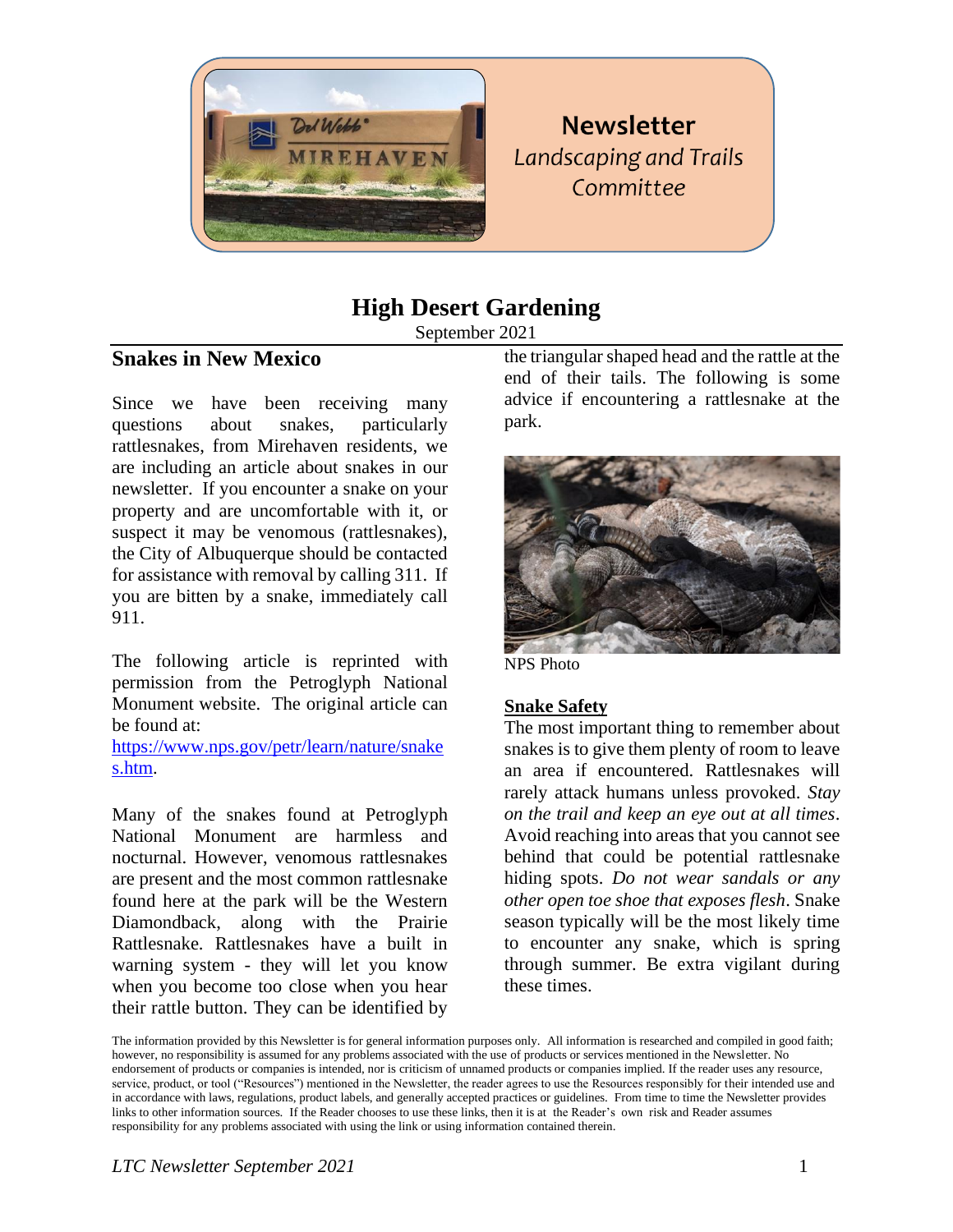In the rare event of a snake bite, especially a rattlesnake bite, prompt action is essential. Start by calling 911 immediately. The following is advice from the National Medical Association and American Journal of Nursing in the event you are bitten by a snake:

#### **What You Should Do**

- Move the victim to safety and try to safely identify the species of snake.
- Keep the victim calm. Minimize any movement to slow the body's circulation.
- Remove jewelry or clothing that may become tight if swelling occurs.
- Apply a pad or sterile dressing to the wound. Immobilize the limb below heart  $level.$
- Wrap a flat band (such as an elastic bandage or sock) a few inches above the bite and between the bite and the heart). Be sure you can slip a finger under the band. Do not cut off the victim's circulation, but keep the band in place until you get to a medical facility.
- Seek immediate medical attention.

#### **What You Should** *Not* **Do**

- Do not wash the wound. Medical professionals can use venom at the wound site to identify the type of venom.
- Do not bleed the wound. This may lead to further complications such as blood poisoning or severe bleeding.
- Do not try to suck out the venom with your mouth. Some snakebite kits include a vacuum-pump device for removing venom. These devices can help if they are used correctly within 5 minutes of the bite.
- Do not use a constrictive bandage or tourniquet. The idea is to stop the spread of venom through the lymphatic system, not to stop the blood flow.
- Do not try to catch or kill the snake. You will waste time and can receive another bite.

Save the Date: Park rangers from the Petroglyph National Monument will present a 20-minute video about the park and a Q&A session focused on educating residents about snakes and other common wildlife. It will be held at the Sandia Amenity Center on Sunday, 19 Sept 2021, 4-5:00 pm.

#### Helpful links:

[https://aces.nmsu.edu/pubs/\\_circulars/CR54](https://aces.nmsu.edu/pubs/_circulars/CR541/) [1/](https://aces.nmsu.edu/pubs/_circulars/CR541/) [https://nmpoisoncenter.unm.edu/education/p](https://nmpoisoncenter.unm.edu/education/pub-ed/pp_tip_pages/venom_things.html) [ub-ed/pp\\_tip\\_pages/venom\\_things.html](https://nmpoisoncenter.unm.edu/education/pub-ed/pp_tip_pages/venom_things.html)

# **Powdery Mildew**

Sharon M. Douglas



Figure 1. Powdery mildew of torenia.

Have you seen a white, powdery growth on your "Knock Out®" roses, lilacs, or various perennials? If so, this is likely a plant disease called Powdery Mildew. Powdery mildew is considered one of the most common, easily recognized, and widely distributed diseases of herbaceous and woody plants worldwide. This disease is primarily of cosmetic concern, since it usually results in disfigured and unsightly plants rather than plant death. However, in some cases, such as powdery mildew of tomato, infections can significantly reduce fruit production and can also result in plant death. Powdery mildew tends to be more problematic in mid to late summer when day-night temperatures favor a higher relative humidity (RH) than we are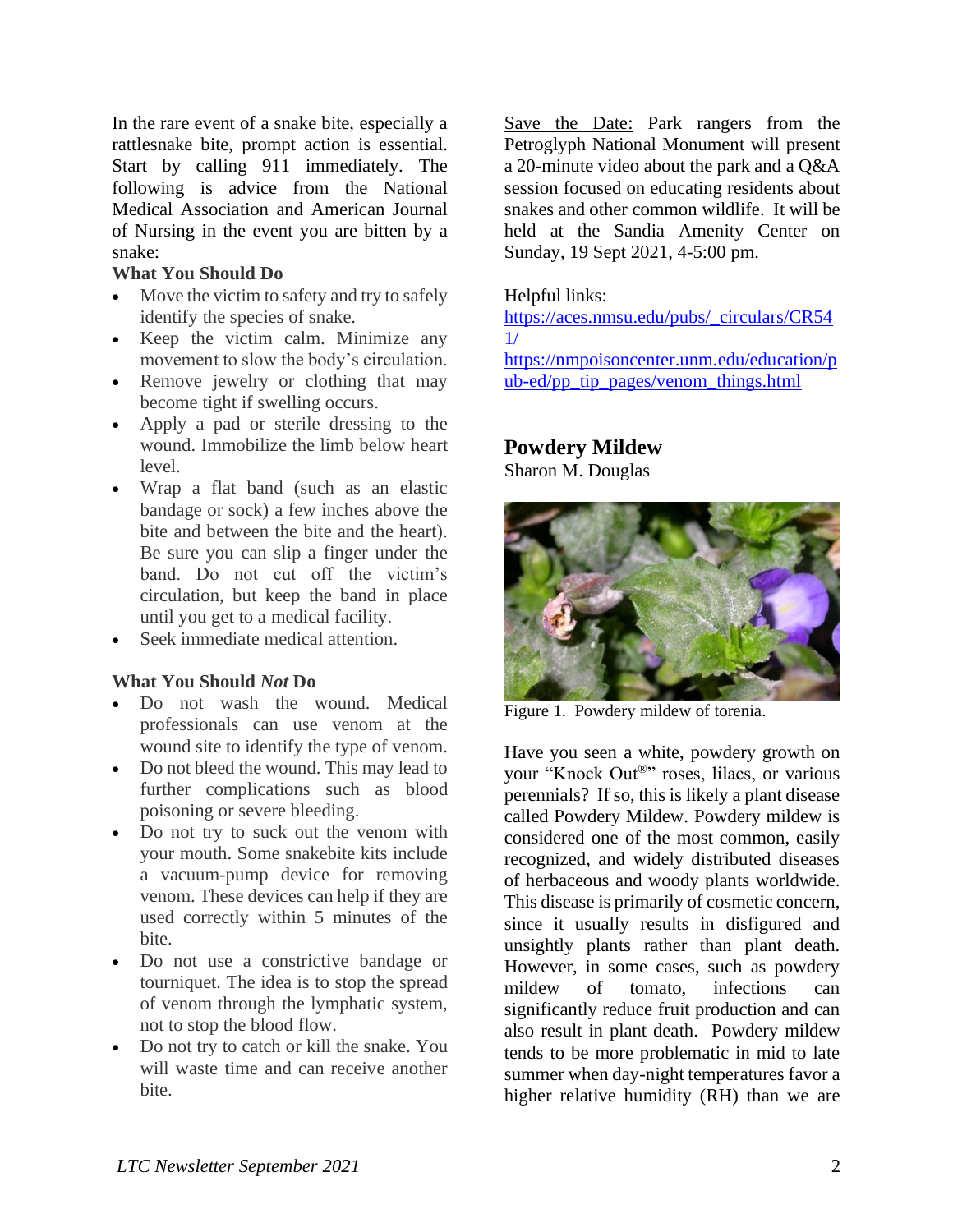used to in the high desert of New Mexico. However, the disease can develop at any time during the growing season.

Powdery mildews are easily recognized by the white, powdery growth of the fungus on infected portions of the plant host (Figures 1, 3-6). The powdery appearance results from the superficial growth of the fungus as thread-like strands (hyphae) over the plant surface and the production of chains of spores (conidia) (Figure 2). Colonies vary in appearance from fluffy and white to sparse and gray.



Figure 2.Chains of powdery mildew conidia on conidiophores growing the surface of a leaf (arrow).

Powdery mildew fungi usually attack young developing shoots, foliage, stems, and flowers, but can also colonize mature tissues. Symptoms often first appear on the upper leaf surface, but can also develop on lower leaf surfaces. Early symptoms vary and can appear as irregular, chlorotic (yellow), or purple areas, or as necrotic lesions (dead areas), all of which are followed by the typical white, powdery appearance. Some infected leaves may shrivel, brown, and drop prematurely. Other symptoms include atypical scab-like lesions, witches'-brooms, twisting and distortion of newly emerging shoots, premature leaf coloration and drop, slowed or stunted growth, and leaf rolling. In

rare but extreme situations, heavy infections cause plant death.

Although diagnosis of powdery mildew is not difficult, symptoms often escape early detection—if plants are not periodically monitored, symptoms might first develop on lower or middle leaves. The time delay from when infections truly begin and when disease is first detected explains why there are reports of sudden "explosions" of disease. This "explosion" occurs when the percentage of infected leaves increases from 10% to 70% in one week.



Figure 3. Powdery mildew of tomato.



Figure 4. Powdery mildew of verbena.

The powdery mildew fungi are all obligate parasites—that is, they cannot complete their life cycles without a living host plant. As a result, they readily infect healthy, vigorous plants. Some powdery mildew fungi have broad host ranges, whereas others are fairly host-specific. For example, the powdery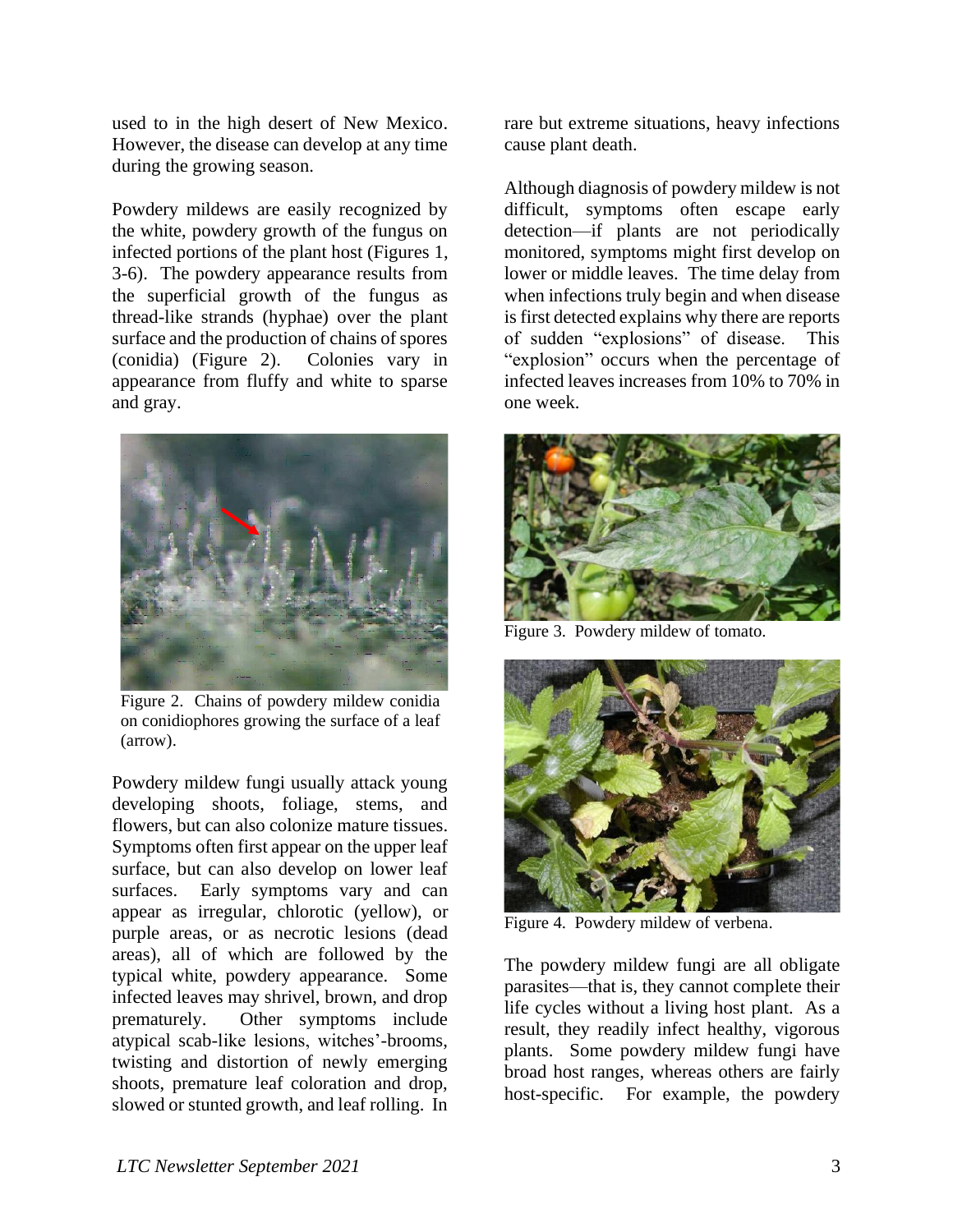mildew fungus that infects lilac is not capable of infecting cosmos and *vice versa*. In contrast, the powdery mildew fungus that infects oak can also infect rhododendron and dogwood.



Photo by Dr Parthasarathy Seethapathy, Tamil Nadu Agricultural University, Bugwood.org Figure 5. Powdery mildew of rose.

Development of powdery mildew is influenced by many environmental factors including temperature, RH, light, and air circulation. Because these optimum conditions usually occur in mid to late summer, powdery mildew outbreaks are most common at that time. Because of this timing and the general cosmetic nature of the disease, powdery mildews usually don't have long-term health implications for herbaceous or woody plants.

#### Managing Powdery Mildew

Managing powdery mildew can be achieved using an integrated approach. This disease can be effectively managed by following good sanitary and cultural practices and is usually not serious enough to warrant chemical control.

*1. Culture-* Maintain plant vigor by following sound cultural practices such as proper watering, fertilizing, and pruning. It is also helpful to maintain adequate spacing between plants to increase air circulation.



Figure 6. Powdery mildew of lilac. Note sparse colonies on the leaf.

- *2. Sanitation-* Rake and remove plant debris in the fall to eliminate overwintering inoculum. During the growing season, remove symptomatic leaves as soon as they are detected and immediately place these leaves in a plastic bag to avoid spread of the powdery spores to other nearby plants.
- *3. Scouting-* Scout for disease on a regular schedule to identify outbreaks before they become widespread.
- *4. Chemical-* While not usually necessary, there are a number of compounds that are registered for homeowner use—it is important to thoroughly read the pesticide label. Spraying usually begins as soon as symptoms are detected and continues until conditions are no longer favorable for disease development. The label will contain information on host plant, dosage rates, application intervals, days-toharvest interval (for edible crops), and safety precautions. Some of the compounds registered for use include: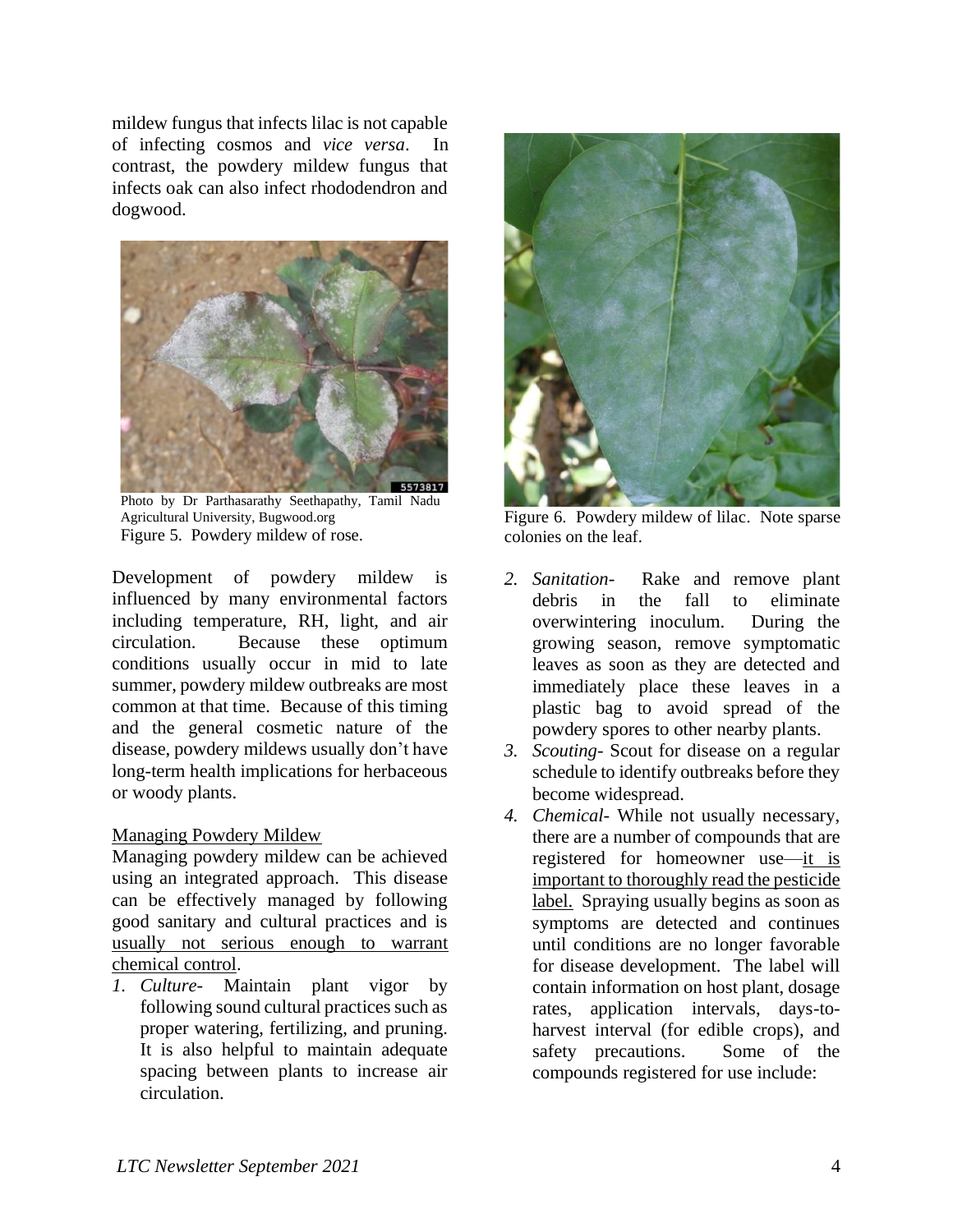- "Biorational" compounds (products that are relatively non-toxic to people with few environmental side effects): neem oil, insecticidal soap, horticultural oil, and potassium bicarbonate.
- Biological agent: *Bacillus subtilis* (a naturally occurring soil bacterium)*.*
- Organic options (products accepted for organic production): OMRIapproved formulations of potassium bicarbonate, neem oil, horticultural oil, copper, and sulfur.

#### Helpful links:

[https://aces.nmsu.edu/ces/plantclinic/docum](https://aces.nmsu.edu/ces/plantclinic/documents/powdery-mildew-_od-4__final.pdf) [ents/powdery-mildew-\\_od-4\\_\\_final.pdf](https://aces.nmsu.edu/ces/plantclinic/documents/powdery-mildew-_od-4__final.pdf) [http://ipm.ucanr.edu/PMG/PESTNOTES/pn](http://ipm.ucanr.edu/PMG/PESTNOTES/pn7493.html) [7493.html](http://ipm.ucanr.edu/PMG/PESTNOTES/pn7493.html)

#### **Bagworms**

Sharon M. Douglas

Do you have what appear to be "Christmas tree ornaments" on a tree or shrub in your landscape? If so, you are not alone—we've had numerous reports of these structures from properties throughout Mirehaven, which are indicative of an infestation of bagworms (Figures 1  $\&$  2). Bagworms are caterpillars, insects in the Order Lepidoptera, Family Psychidae. There are several species of bagworms in New Mexico, including *Thyridopteryx ephemeraeformis* (commonly called the Evergreen Bagworm or North American Bagworm)*.* 

Bagworms are insects that undergo complete metamorphosis (egg, larva, pupa, and adult), and have only one generation per year. The larval (caterpillar) stage is what causes the damage. They have a wide host range that includes evergreens (e.g., arborvitae, cedar, cypress, juniper, pine) and broadleaved

plants (e.g., crabapple, elm, honey locust, maple, various oaks).

Bagworm larvae hatch from eggs (Figure 3) in spring and crawl to foliage to begin feeding or spin silk-like threads that are easily blown in the wind. This process, called "ballooning," helps disperse the young larvae to new host plants. When they land on a suitable host, the larvae begin to spin a tiny bag of silk. They live and feed in these silken bags, and begin to incorporate plant debris into the bag so that it begins to look like an upside down ice cream cone, Christmas decoration, "pinecone," or other type of plant structure. These bags enlarge as the larvae feed and grow, and can be anywhere from 1.5 to 2 inches long for females, and 1.5-1.75 inches long for males.



Photo by Pennsylvania Department of Conservation and Natural Resources - Forestry, Bugwood.org Figure 1. Bagworm "bag" on needled evergreen host.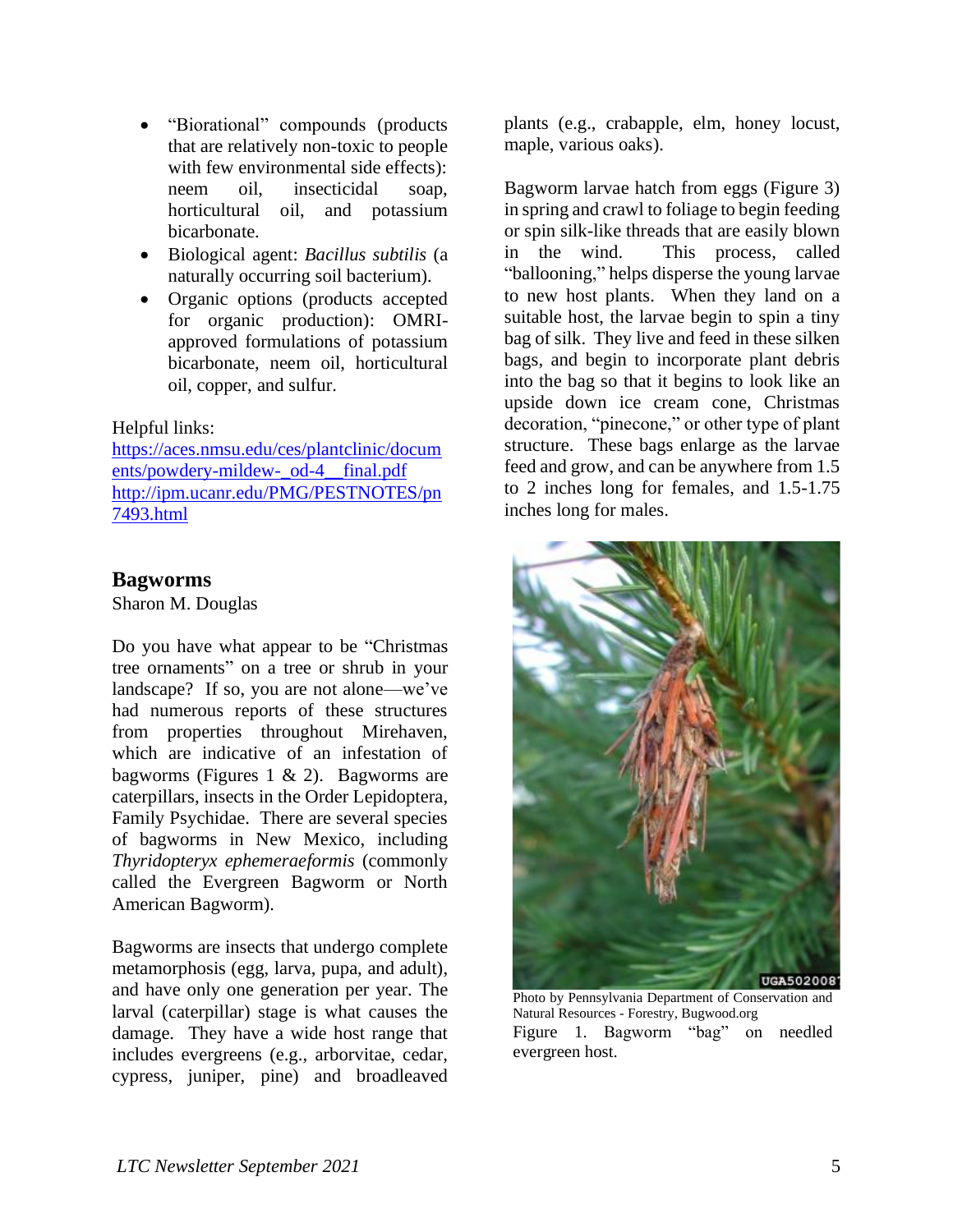

Photo by Rebekah D. Wallace, University of Georgia, Bugwood.org Figure 2. Bagworm "bag" on deciduous host.



Photo by Lacy L. Hyche, Auburn University, Bugwood.org Figure 3. Overwintering bagworm eggs inside

a "bag."

In late summer, mature larvae seal the ends of their bags and molt into pupae. Adult males emerge in early fall as "hairy," brownish-black moths about 1 inch long they are rarely seen since they are nocturnal. The female moths cannot fly so they never leave their bags. However, the adult male moths fly to seek females to mate with. Mating occurs through an opening at the bottom of the female's bag. After mating, females lay their eggs inside their cast pupal skins and die. Female bagworms can lay 500 to 1,000 eggs in their bag. The eggs overwinter in the bags and hatch in mid- to late spring – and the cycle begins again.

Bagworm caterpillars feed for about six weeks, and strip needled evergreens of their needles, and can "skeletonize" leaves of susceptible deciduous hosts, leaving only the larger veins. One of the problems with these insect pests is that new infestations often go unnoticed until late in the summer when caterpillars are large and have already consumed considerable amounts of plant material. When present in high numbers, they can defoliate plants. While usually not a life-threatening problem, heavy infestations over several consecutive years, especially when combined with other stress factors, can kill young trees or shrubs.

#### Managing Bagworms

Bagworms can be effectively managed by following good cultural and sanitary practices and infestations are usually not serious enough to warrant chemical control.

- *1. Culture-* Maintain plant vigor by following sound cultural practices such as proper watering, fertilizing, and pruning.
- *2. Scouting-* Scout for bags in fall or winter. Bagworms on evergreens may be camouflaged throughout the winter, but bags on broadleaf hosts will be easier to see when leaves drop in fall.
- *3. Sanitation-* Physically remove bags by pruning infested branches or hand picking/cutting off bags. It is helpful to remember that each bag could contain from 500 to 1,000 eggs, so removing them in fall and winter should substantially reduce the population of larvae that emerge in spring. Make certain you put the bags in the trash don't just throw them aside or somewhere in the yard because in doing so, the eggs can survive in the bag and emerge in the spring.
- *4. Chemical-* Although not usually necessary, there are some compounds that are registered for homeowner use it is important to thoroughly read the